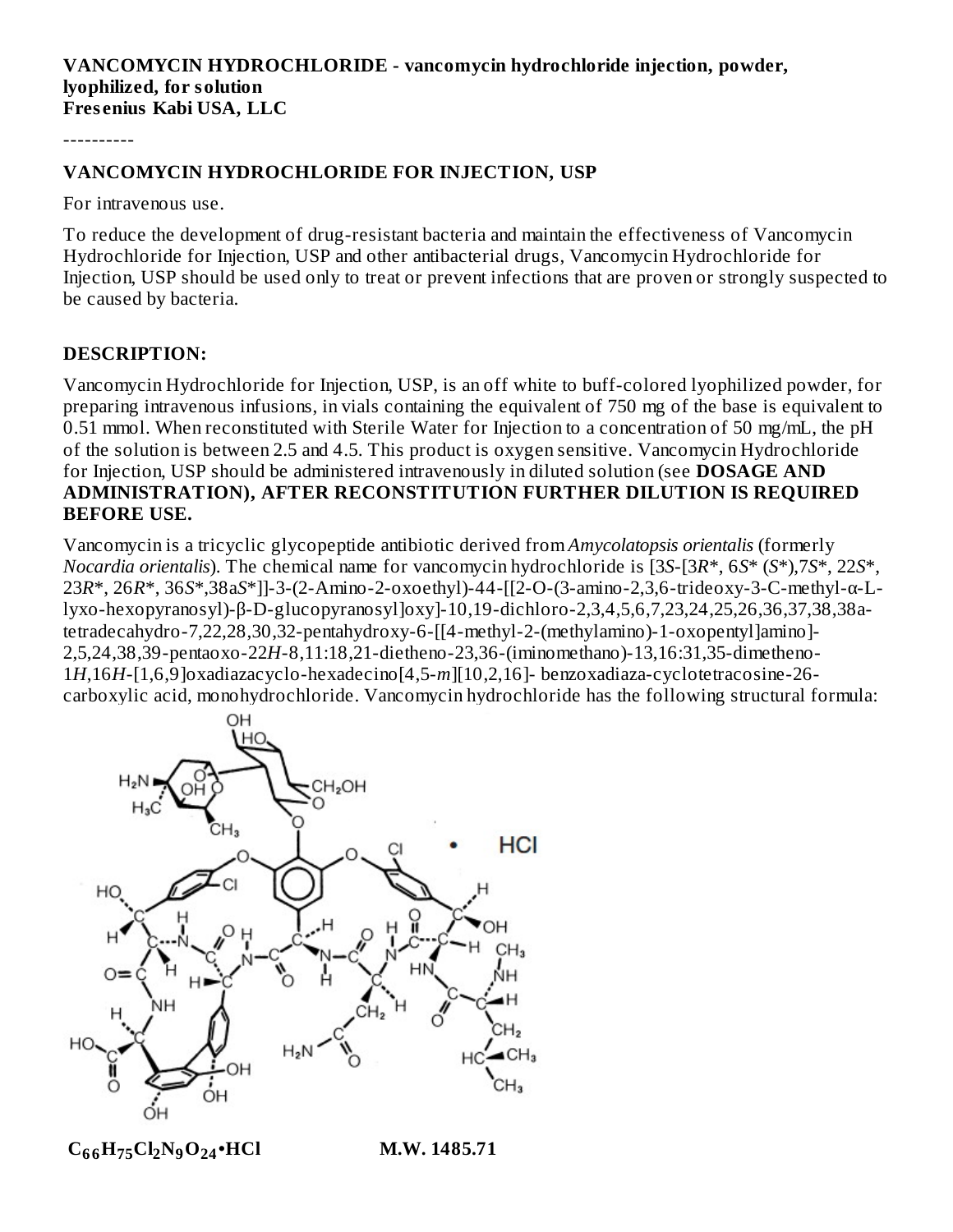#### **CLINICAL PHARMACOLOGY:**

Vancomycin is poorly absorbed after oral administration.

In subjects with normal kidney function, multiple intravenous dosing of 1 g of vancomycin (15 mg/kg) infused over 60 minutes produces mean plasma concentrations of approximately 63 mcg/mL immediately after the completion of infusion, mean plasma concentrations of approximately 23 mcg/mL two hours after infusion, and mean plasma concentrations of approximately 8 mcg/mL 11 hours after the end of the infusion. Multiple dosing of 500 mg infused over 30 minutes produces mean plasma concentrations of about 49 mcg/mL at the completion of infusion, mean plasma concentrations of about 19 mcg/mL two hours after infusion, and mean plasma concentrations of about 10 mcg/mL six hours after infusion. The plasma concentrations during multiple dosing are similar to those after a single dose.

The mean elimination half-life of vancomycin from plasma is four to six hours in subjects with normal renal function. In the first 24 hours, about 75% of an administered dose of vancomycin is excreted in urine by glomerular filtration. Mean plasma clearance is about 0.058 L/kg/hr, and mean renal clearance is about 0.048 L/kg/hr. Renal dysfunction slows excretion of vancomycin. In anephric patients, the average half-life of elimination is 7.5 days. The distribution coefficient is from 0.3 to 0.43 L/kg. There is no apparent metabolism of the drug. About 60% of an intraperitoneal dose of vancomycin administered during peritoneal dialysis is absorbed systemically in six hours. Serum concentrations of about 10 mcg/mL are achieved by intraperitoneal injection of 30 mg/kg of vancomycin. However, the safety and efficacy of the intraperitoneal use of vancomycin has not been established in adequate and well-controlled trials (see **PRECAUTIONS**).

Total systemic and renal clearance of vancomycin may be reduced in the elderly. Vancomycin is approximately 55% serum protein bound as measured by ultrafiltration at vancomycin serum concentrations of 10 to 100 mcg/mL. After intravenous administration of vancomycin, inhibitory concentrations are present in pleural, pericardial, ascitic, and synovial fluids; in urine; in peritoneal dialysis fluid; and in atrial appendage tissue. Vancomycin does not readily diffuse across normal meninges into the spinal fluid; but, when the meninges are inflamed, penetration into the spinal fluid occurs.

### *Microbiology*

The bactericidal action of vancomycin results primarily from inhibition of cell-wall biosynthesis. In addition, vancomycin alters bacterial-cell-membrane permeability and RNA synthesis. There is no cross-resistance between vancomycin and other antibiotics. Vancomycin is not active *in vitro* against gram-negative bacilli, mycobacteria, or fungi.

### *Synergy*

The combination of vancomycin and an amino-glycoside acts synergistically *in vitro* against many strains of *Staphylococcus aureus*, *Streptococcus bovis*, enterococci, and the viridans group streptococci.

Vancomycin has been shown to be active against most strains of the following microorganisms, both *in vitro* and in clinical infections as described in **INDICATIONS AND USAGE**.

#### **Aerobic gram-positive microorganisms**

Diphtheroids

Enterococci (e.g., *Enterococcus faecalis*)

Staphylococci, including *Staphylococcus aureus* and *Staphylococcus epidermidis* (including heterogeneous methicillin-resistant strains)

*Streptococcus bovis*

Viridans group streptococci

The following *in vitro* data are available, **but their clinical significance is unknown.**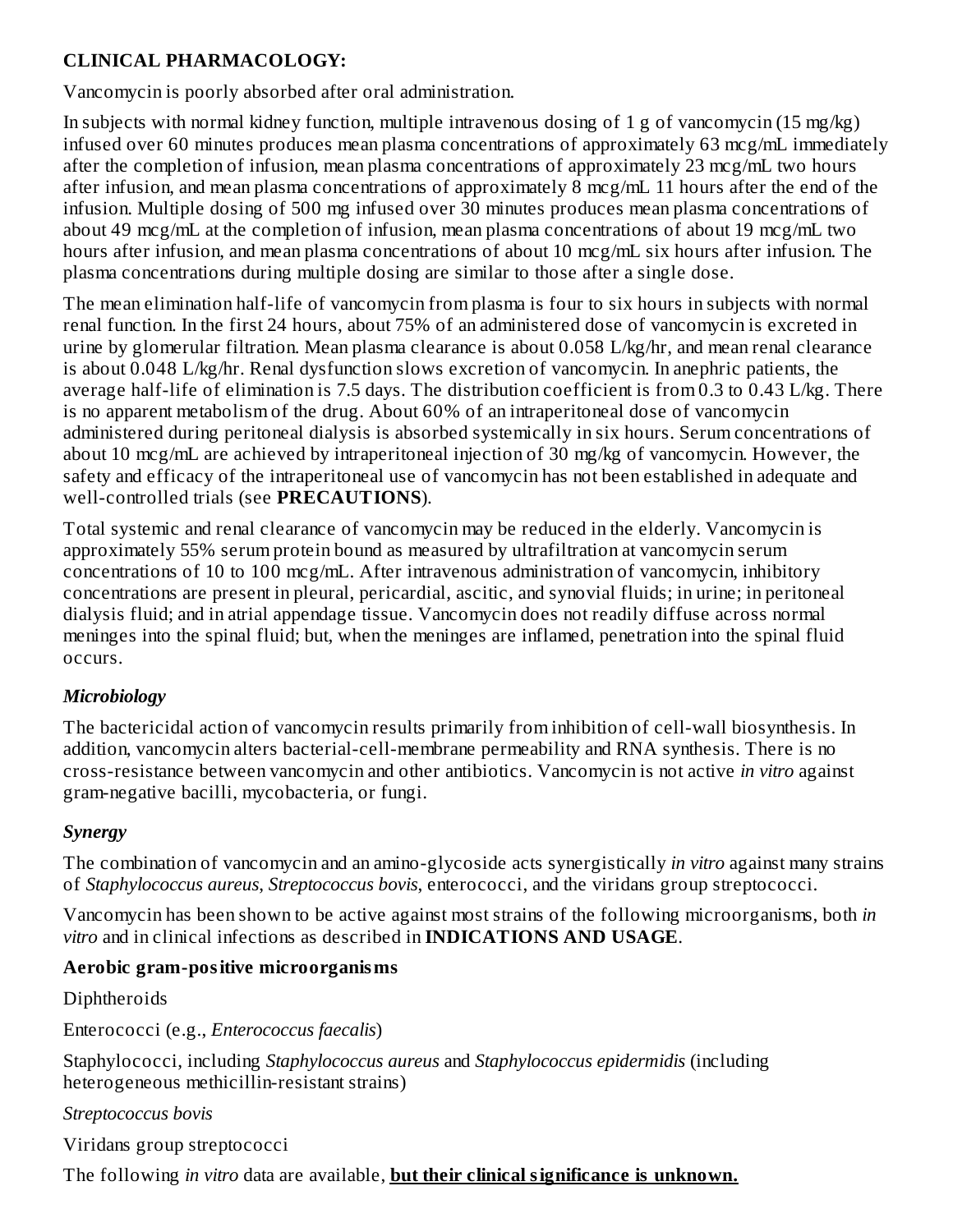Vancomycin exhibits *in vitro* MICs of 1 mcg/mL or less against most (≥ 90%) strains of streptococci listed below and MICs of 4 mcg/mL or less against most ( $\geq$  90%) strains of other listed microorganisms; however, the safety and effectiveness of vancomycin in treating clinical infections due to these microorganisms have not been established in adequate and well-controlled clinical trials.

#### **Aerobic gram-positive microorganisms**

*Listeria monocytogenes Streptococcus pyogenes Streptococcus pneumoniae* (including penicillin-resistant strains) *Streptococcus agalactiae* **Anaerobic gram-positive microorganisms** *Actinomyces* species

*Lactobacillus* species

Susceptibility Testing

For specific information regarding susceptibility test interpretive criteria and associated test methods and quality control standards recognized by FDA for this drug, please see: https://www.fda.gov/STIC.

# **INDICATIONS AND USAGE:**

Vancomycin hydrochloride for injection, USP is indicated for the treatment of serious or severe infections caused by susceptible strains of methicillin-resistant (β-lactam-resistant) staphylococci. It is indicated for penicillin-allergic patients, for patients who cannot receive or who have failed to respond to other drugs, including the penicillins or cephalosporins, and for infections caused by vancomycinsusceptible organisms that are resistant to other antimicrobial drugs. Vancomycin hydrochloride for injection, USP is indicated for initial therapy when methicillin-resistant staphylococci are suspected, but after susceptibility data are available, therapy should be adjusted accordingly.

Vancomycin hydrochloride for injection, USP is effective in the treatment of staphylococcal endocarditis. Its effectiveness has been documented in other infections due to staphylococci, including septicemia, bone infections, lower respiratory tract infections, and skin and skin-structure infections. When staphylococcal infections are localized and purulent, antibiotics are used as adjuncts to appropriate surgical measures.

Vancomycin hydrochloride for injection, USP has been reported to be effective alone or in combination with an aminoglycoside for endocarditis caused by *S. viridans* or *S. bovis*. For endocarditis caused by enterococci (e.g., *E. faecalis*), vancomycin hydrochloride for injection, USP has been reported to be effective only in combination with an aminoglycoside.

Vancomycin hydrochloride for injection, USP has been reported to be effective for the treatment of diphtheroid endocarditis. Vancomycin hydrochloride for injection, USP has been used successfully in combination with either rifampin, an aminoglycoside, or both in early-onset prosthetic valve endocarditis caused by *S. epidermidis* or diphtheroids.

Specimens for bacteriologic cultures should be obtained in order to isolate and identify causative organisms and to determine their susceptibilities to vancomycin.

To reduce the development of drug-resistant bacteria and maintain the effectiveness of vancomycin hydrochloride for injection, USP and other antibacterial drugs, vancomycin hydrochloride for injection, USP should be used only to treat or prevent infections that are proven or strongly suspected to be caused by susceptible bacteria. When culture and susceptibility information are available, they should be considered in selecting or modifying antibacterial therapy. In the absence of such data, local epidemiology and susceptibility patterns may contribute to the empiric selection of therapy.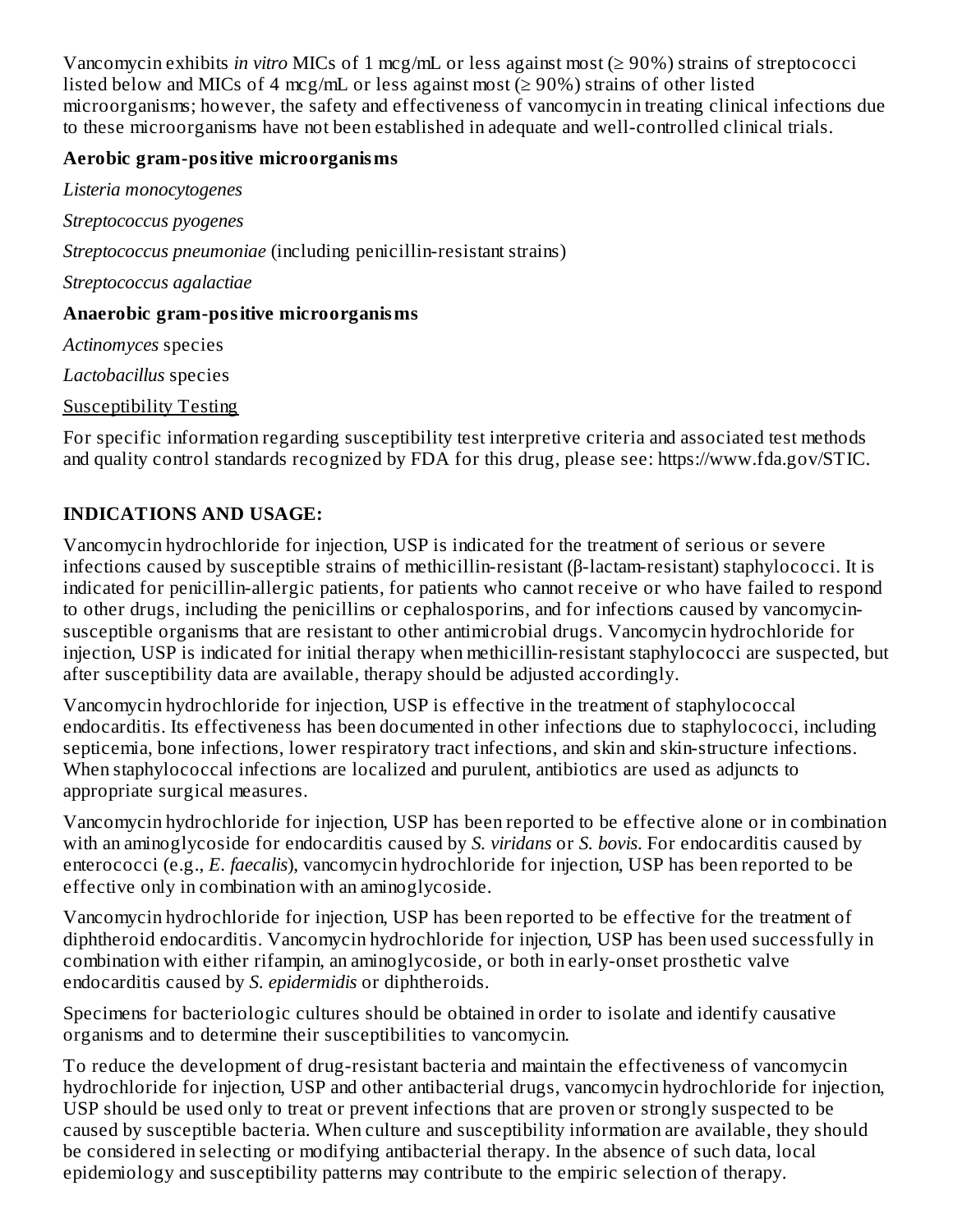The parenteral form of vancomycin hydrochloride may be administered orally for treatment of antibiotic-associated pseudomembranous colitis produced by *C. difficile* and for staphylococcal enterocolitis. Parenteral administration of vancomycin hydrochloride alone is of unproven benefit for these indications. Vancomycin is not effective by the oral route for other types of infections.

## **CONTRAINDICATIONS:**

Vancomycin hydrochloride for injection is contraindicated in patients with known hypersensitivity to this antibiotic.

## **WARNINGS:**

## **Infusion Reactions**

Rapid bolus administration (e.g., over several minutes) may be associated with exaggerated hypotension, including shock and rarely cardiac arrest.

Vancomycin hydrochloride for injection should be administered in a diluted solution over a period of not less than 60 minutes to avoid rapid-infusion-related reactions. Stopping the infusion usually results in prompt cessation of these reactions.

## **Nephrotoxicity**

Systemic vancomycin exposure may result in acute kidney injury (AKI). The risk of AKI increases as systemic exposure/serum levels increase. Monitor renal function in all patients, especially patients with underlying renal impairment, patients with co-morbidities that predispose to renal impairment, and patients receiving concomitant therapy with a drug known to be nephrotoxic.

## **Ototoxicity**

Ototoxicity has occurred in patients receiving vancomycin hydrochloride for injection. It may be transient or permanent. It has been reported mostly in patients who have been given excessive doses, who have an underlying hearing loss, or who are receiving concomitant therapy with another ototoxic agent such as an aminoglycoside. Vancomycin should be used with caution in patients with renal insufficiency because the risk of toxicity is appreciably increased by high, prolonged blood concentrations.

Dosage of vancomycin hydrochloride for injection must be adjusted for patients with renal dysfunction (see **PRECAUTIONS** and **DOSAGE AND ADMINISTRATION**).

# *Clostridium Difficile* **Associated Diarrhea (CDAD)**

*Clostridium difficile* associated diarrhea (CDAD) has been reported with use of nearly all antibacterial agents, including vancomycin hydrochloride for injection, and may range in severity from mild diarrhea to fatal colitis. Treatment with antibacterial agents alters the normal flora of the colon leading to overgrowth of *C. difficile*.

*C. difficile* produces toxins A and B which contribute to the development of CDAD. Hypertoxin producing strains of *C. difficile* cause increased morbidity and mortality, as these infections can be refractory to antimicrobial therapy and may require colectomy. CDAD must be considered in all patients who present with diarrhea following antibiotic use. Careful medical history is necessary since CDAD has been reported to occur over two months after the administration of antibacterial agents.

If CDAD is suspected or confirmed, ongoing antibiotic use not directed against *C. difficile* may need to be discontinued. Appropriate fluid and electrolyte management, protein supplementation, antibiotic treatment of *C. difficile*, and surgical evaluation should be instituted as clinically indicated.

# **Hemorrhagic Occlusive Retinal Vas culitis (HORV)**

Hemorrhagic occlusive retinal vasculitis, including permanent loss of vision, occurred in patients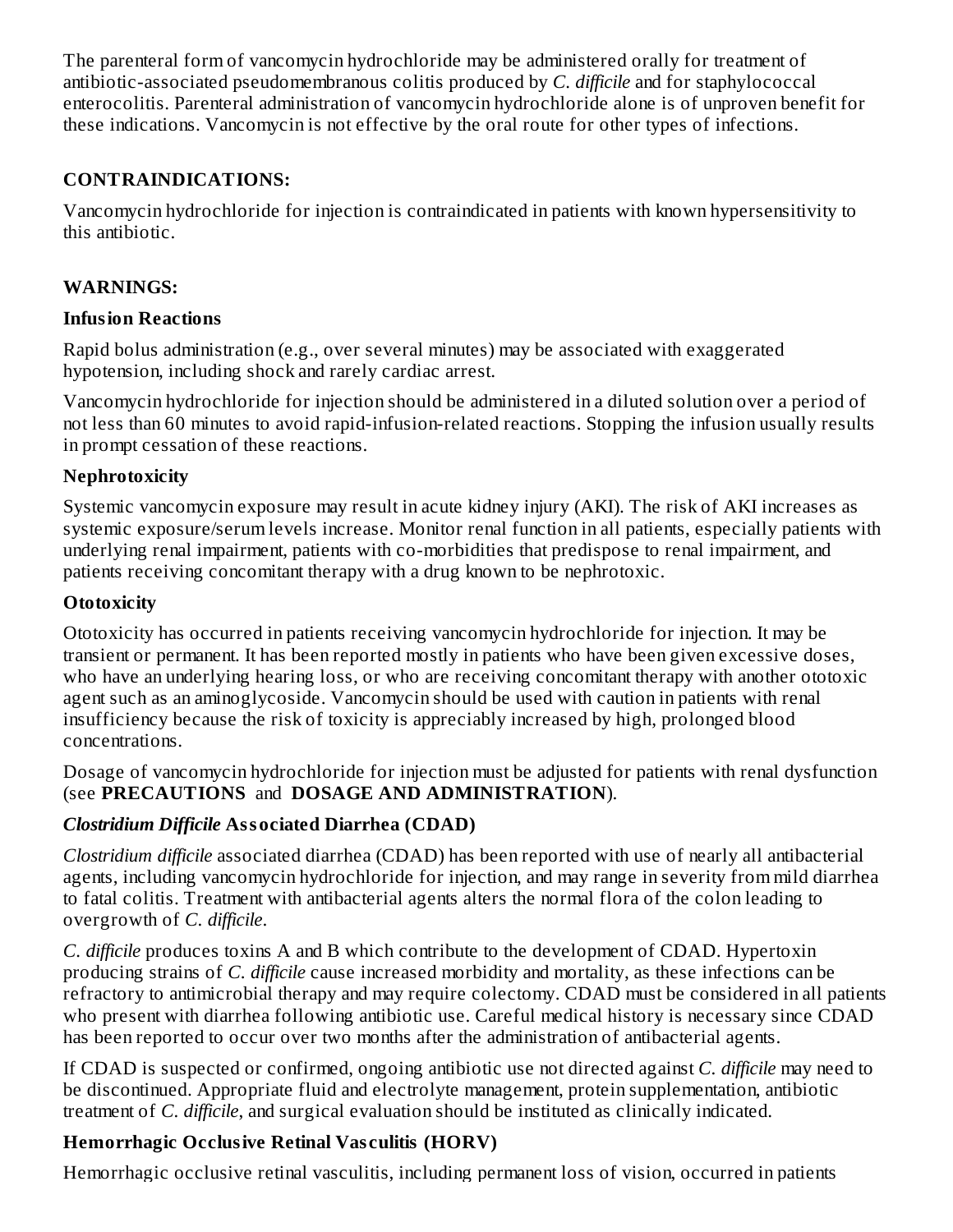receiving intracameral or intravitreal administration of vancomycin during or after cataract surgery. The safety and efficacy of vancomycin administered by the intracameral or the intravitreal route have not been established by adequate and well-controlled trials. Vancomycin is not indicated for the prophylaxis of endophthalmitis.

## **PRECAUTIONS:**

Clinically significant serum concentrations have been reported in some patients being treated for active *C. difficile*-induced pseudomembranous colitis after multiple oral doses of vancomycin.

Prolonged use of vancomycin hydrochloride for injection may result in the overgrowth of nonsusceptible microorganisms. Careful observation of the patient is essential. If superinfection occurs during therapy, appropriate measures should be taken. In rare instances, there have been reports of pseudomembranous colitis due to *C. difficile* developing in patients who received intravenous vancomycin hydrochloride for injection.

Serial tests of auditory function may be helpful in order to minimize the risk of ototoxicity.

Reversible neutropenia has been reported in patients receiving vancomycin hydrochloride for injection (see **ADVERSE REACTIONS**). Patients who will undergo prolonged therapy with vancomycin hydrochloride for injection or those who are receiving concomitant drugs which may cause neutropenia should have periodic monitoring of the leukocyte count.

Vancomycin hydrochloride for injection is irritating to tissue and must be given by a secure intravenous route of administration. Pain, tenderness, and necrosis occur with intramuscular (IM) injection of vancomycin hydrochloride for injection or with inadvertent extravasation. Thrombophlebitis may occur, the frequency and severity of which can be minimized by administering the drug slowly as a dilute solution (2.5 to 5 g/L) and by rotation of venous access sites.

There have been reports that the frequency of infusion-related events (including hypotension, flushing, erythema, urticaria, and pruritus) increases with the concomitant administration of anesthetic agents. Infusion-related events may be minimized by the administration of vancomycin as a 60-minute infusion prior to anesthetic induction. The safety and efficacy of vancomycin administered by the intrathecal (intralumbar or intraventricular) route or by the intraperitoneal route have not been established by adequate and well-controlled trials.

Reports have revealed that administration of sterile vancomycin by the intraperitoneal route during continuous ambulatory peritoneal dialysis (CAPD) has resulted in a syndrome of chemical peritonitis. To date, this syndrome has ranged from a cloudy dialysate alone to a cloudy dialysate accompanied by variable degrees of abdominal pain and fever. This syndrome appears to be short-lived after discontinuation of intraperitoneal vancomycin.

Prescribing vancomycin hydrochloride for injection in the absence of a proven or strongly suspected bacterial infection or a prophylactic indication is unlikely to provide benefit to the patient and increases the risk of the development of drug-resistant bacteria.

# *Drug Interactions*

Concomitant administration of vancomycin and anesthetic agents has been associated with erythema and histamine-like flushing (see **PRECAUTIONS,** *Pediatric Use*) and anaphylactoid reactions (see **ADVERSE REACTIONS**).

Monitor renal function in patients receiving vancomycin and concurrent and/or sequential systemic or topical use of other potentially neurotoxic and/or nephrotoxic drugs, such as amphotericin B, aminoglycosides, bacitracin, polymyxin B, colistin, viomycin, or cisplatin.

### *Carcinogenesis, Mutagenesis, Impairment of Fertility*

Although no long-term studies in animals have been performed to evaluate carcinogenic potential, no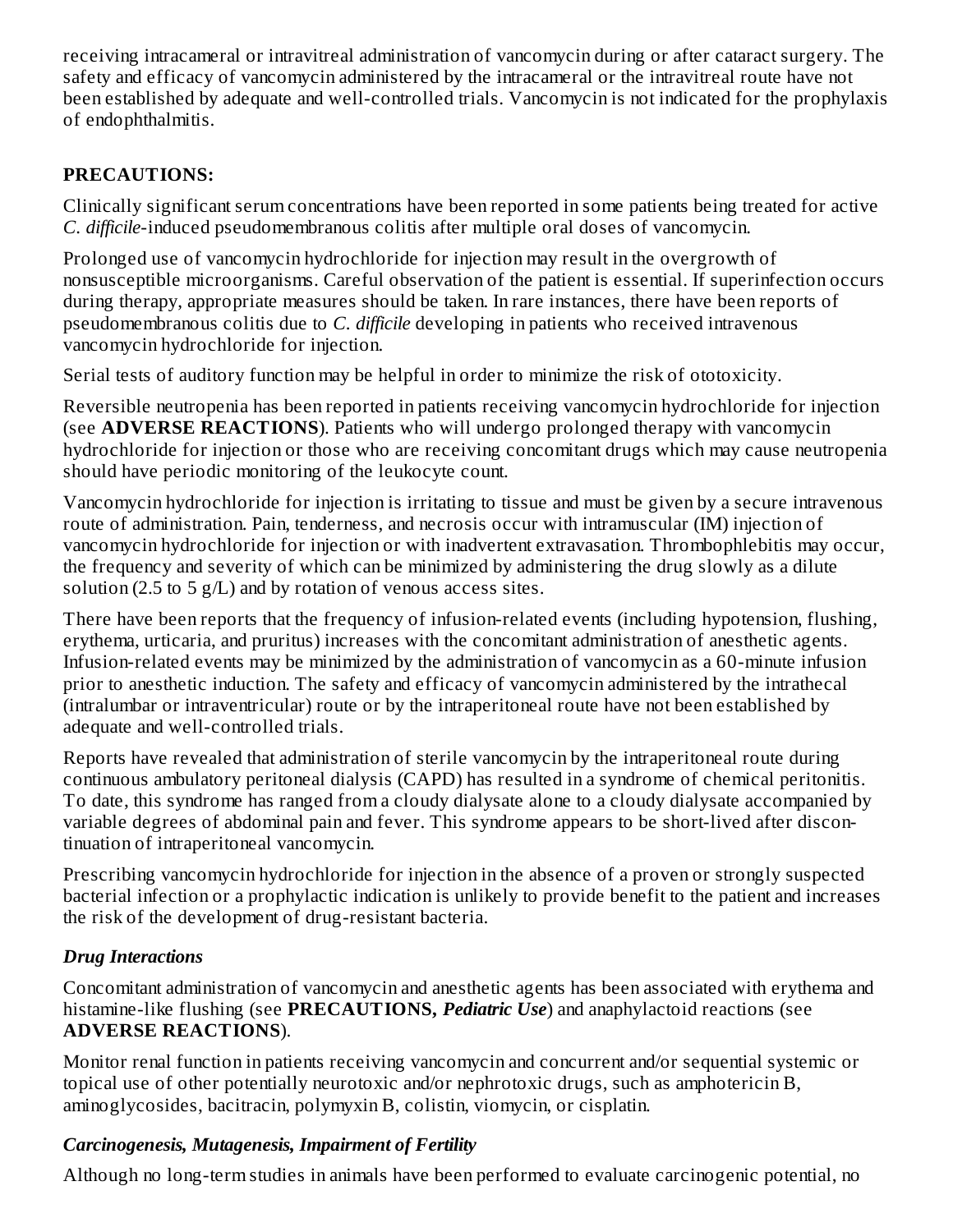mutagenic potential of vancomycin was found in standard laboratory tests. No definitive fertility studies have been performed.

## *Pregnancy*

# *Teratogenic Effects*

Animal reproduction studies have not been conducted with vancomycin. It is not known whether vancomycin can affect reproduction capacity. In a controlled clinical study, the potential ototoxic and nephrotoxic effects of vancomycin on infants were evaluated when the drug was administered to pregnant women for serious staphylococcal infections complicating intravenous drug abuse. Vancomycin was found in cord blood. No sensorineural hearing loss or nephrotoxicity attributable to vancomycin was noted. One infant whose mother received vancomycin in the third trimester experienced conductive hearing loss that was not attributed to the administration of vancomycin. Because the number of patients treated in this study was limited and vancomycin was administered only in the second and third trimesters, it is not known whether vancomycin causes fetal harm. Vancomycin should be given to a pregnant woman only if clearly needed.

## *Nursing Mothers*

Vancomycin hydrochloride for injection is excreted in human milk. Caution should be exercised when vancomycin hydrochloride for injection is administered to a nursing woman. Because of the potential for adverse events, a decision should be made whether to discontinue nursing or discontinue the drug, taking into account the importance of the drug to the mother.

# *Pediatric Use*

In pediatric patients, it may be appropriate to confirm desired vancomycin serum concentrations. Concomitant administration of vancomycin and anesthetic agents has been associated with erythema and histamine-like flushing in pediatric patients (see **PRECAUTIONS**).

# *Geriatric Use*

The natural decrement of glomerular filtration with increasing age may lead to elevated vancomycin serum concentrations if dosage is not adjusted. Vancomycin dosage schedules should be adjusted in elderly patients (see **DOSAGE AND ADMINISTRATION**).

# *Information for Patients*

Patients should be counseled that antibacterial drugs including vancomycin hydrochloride for injection should only be used to treat bacterial infections. They do not treat viral infections (e.g., the common cold). When vancomycin hydrochloride for injection is prescribed to treat a bacterial infection, patients should be told that although it is common to feel better early in the course of therapy, the medication should be taken exactly as directed. Skipping doses or not completing the full course of therapy may (1) decrease the effectiveness of the immediate treatment and (2) increase the likelihood that bacteria will develop resistance and will not be treatable by vancomycin hydrochloride for injection or other antibacterial drugs in the future.

Diarrhea is a common problem caused by antibiotics which usually ends when the antibiotic is discontinued. Sometimes after starting treatment with antibiotics, patients can develop watery and bloody stools (with or without stomach cramps and fever) even as late as two or more months after having taken the last dose of the antibiotic. If this occurs, patients should contact their physician as soon as possible.

# **ADVERSE REACTIONS:**

# *Infusion-Related Events*

During or soon after rapid infusion of vancomycin hydrochloride for injection, patients may develop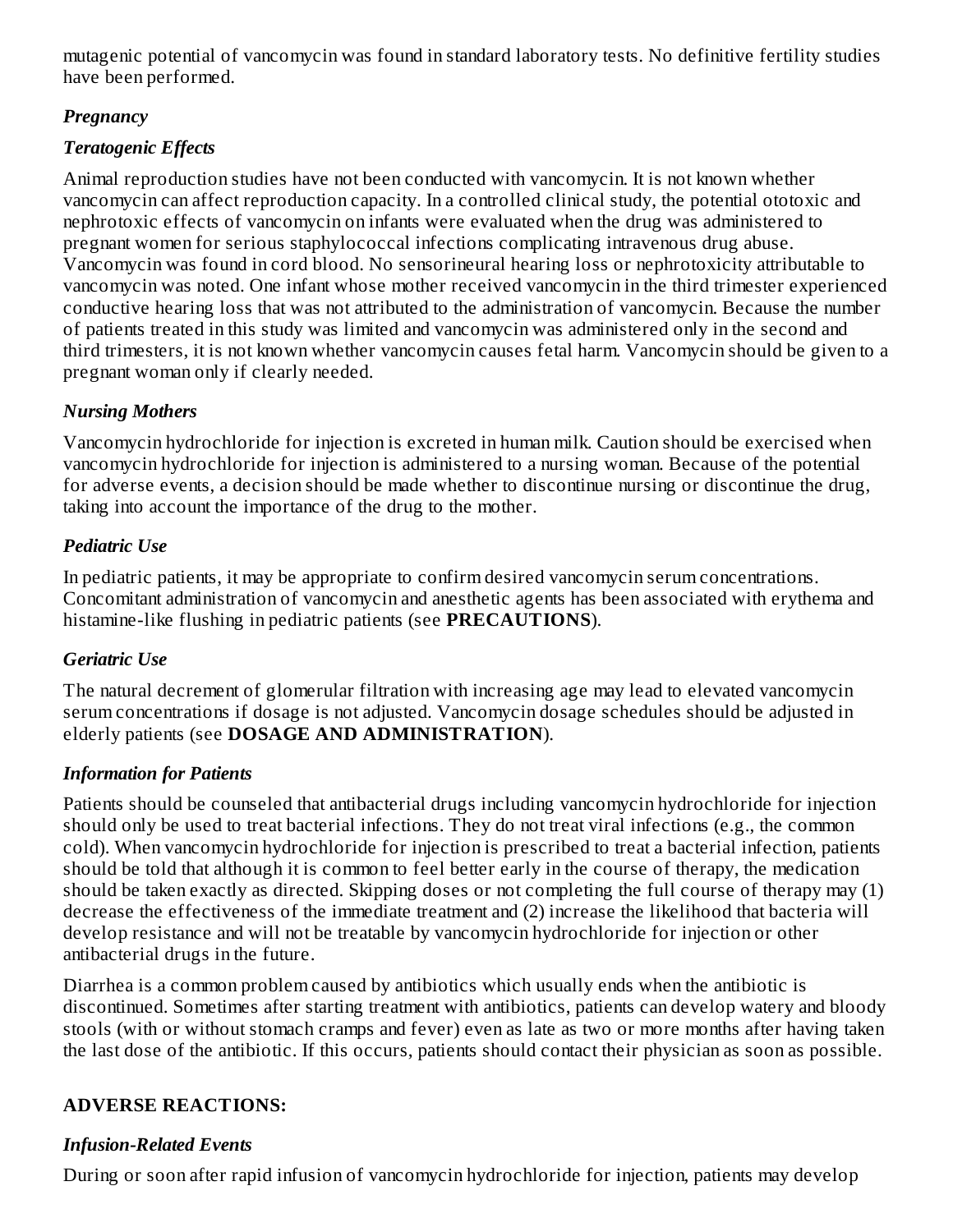anaphylactoid reactions, including hypotension (see **ANIMAL PHARMACOLOGY**), wheezing, dyspnea, urticaria, or pruritus. Rapid infusion may also cause flushing of the upper body (''red neck'') or pain and muscle spasm of the chest and back. These reactions usually resolve within 20 minutes but may persist for several hours. Such events are infrequent if vancomycin hydrochloride for injection is given by a slow infusion over 60 minutes. In studies of normal volunteers, infusion-related events did not occur when vancomycin hydrochloride for injection was administered at a rate of 10 mg/min or less.

### *Nephrotoxicity*

Systemic vancomycin exposure may result in acute kidney injury (AKI). The risk of AKI increases as systemic exposure/serum levels increase. Additional risk factors for AKI in patients receiving vancomycin include receipt of concomitant drugs known to be nephrotoxic, in patients with pre-existing renal impairment, or with co-morbidities that predispose to renal impairment. Interstitial nephritis has also been reported in patients receiving vancomycin.

### *Gastrointestinal*

Onset of pseudomembranous colitis symptoms may occur during or after antibiotic treatment (see **WARNINGS**).

### *Ototoxicity*

A few dozen cases of hearing loss associated with vancomycin have been reported. Most of these patients had kidney dysfunction or a preexisting hearing loss or were receiving concomitant treatment with an ototoxic drug. Vertigo, dizziness, and tinnitus have been reported rarely.

#### *Hematopoietic*

Reversible neutropenia, usually starting 1 week or more after onset of therapy with vancomycin or after a total dosage of more than 25 g, has been reported for several dozen patients. Neutropenia appears to be promptly reversible when vancomycin is discontinued. Thrombocytopenia has rarely been reported. Although a causal relationship has not been established, reversible agranulocytosis (granulocytes  $<$ 500/mm<sup>3</sup>) has been reported rarely.

### *Phlebitis*

Inflammation at the injection site has been reported.

### *Miscellaneous*

Infrequently, patients have been reported to have had anaphylaxis, drug fever, nausea, chills, eosinophilia, rashes including exfoliative dermatitis, linear IgA bullous dermatosis, Stevens-Johnson syndrome, toxic epidermal necrolysis and vasculitis in association with the administration of vancomycin.

Chemical peritonitis has been reported following intraperitoneal administration (see **PRECAUTIONS**).

### *Post Marketing Reports*

The following adverse reactions have been identified during post-approval use of vancomycin. Because these reactions are reported voluntarily from a population of uncertain size, it is not possible to reliably estimate their frequency or establish a causal relationship to drug exposure.

Skin and Subcutaneous Tissue Disorders

Drug Rash with Eosinophilia and Systemic Symptoms (DRESS)

To report SUSPECTED ADVERSE EVENTS, contact FDA at 1-800-FDA-1088 or www.fda.gov.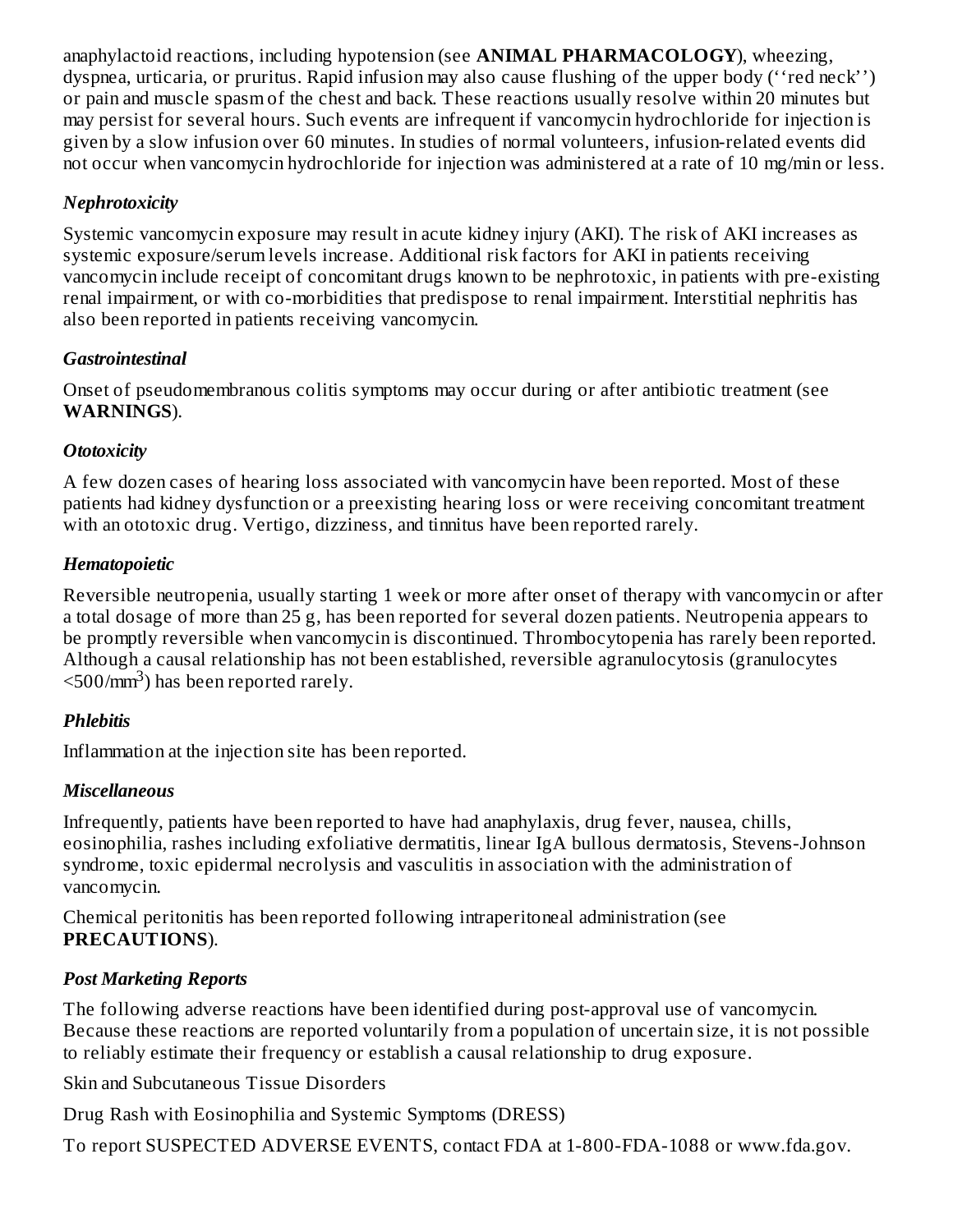#### **OVERDOSAGE:**

Supportive care is advised, with maintenance of glomerular filtration. Vancomycin is poorly removed by dialysis. Hemofiltration and hemoperfusion with polysulfone resin have been reported to result in increased vancomycin clearance. The median lethal intravenous dose is 319 mg/kg in rats and 400 mg/kg in mice.

To obtain up-to-date information about the treatment of overdose, a good resource is your certified Regional Poison Control Center. Telephone numbers of certified poison control centers are listed in the Physicians' Desk Reference (PDR). In managing overdosage, consider the possibility of multiple drug overdoses, interaction among drugs, and unusual drug kinetics in your patient.

### **DOSAGE AND ADMINISTRATION:**

Infusion-related events are related to both the concentration and the rate of administration of vancomycin. Concentrations of no more than 5 mg/mL and rates of no more than 10 mg/min are recommended in adults (see also age-specific recommendations). In selected patients in need of fluid restriction, a concentration up to 10 mg/mL may be used; use of such higher concentrations may increase the risk of infusion-related events. An infusion rate of 10 mg/min or less is associated with fewer infusion-related events (see **ADVERSE REACTIONS**). Infusion-related events may occur, however, at any rate or concentration.

#### *Patients with Normal Renal Function*

#### **Adults**

The usual daily intravenous dose is 2 g divided either as 500 mg every six hours or 1 g every 12 hours. Each dose should be administered at no more than 10 mg/min, or over a period of at least 60 minutes, whichever is longer. Other patient factors, such as age or obesity, may call for modification of the usual intravenous daily dose.

#### **Pediatric Patients**

The usual intravenous dosage of vancomycin is 10 mg/kg per dose given every 6 hours. Each dose should be administered over a period of at least 60 minutes. Close monitoring of serum concentrations of vancomycin may be warranted in these patients.

#### **Neonates**

In pediatric patients up to the age of 1 month, the total daily intravenous dosage may be lower. In neonates, an initial dose of 15 mg/kg is suggested, followed by 10 mg/kg every 12 hours for neonates in the 1st week of life and every 8 hours thereafter up to the age of 1 month. Each dose should be administered over 60 minutes. In premature infants, vancomycin clearance decreases as postconceptional age decreases. Therefore, longer dosing intervals may be necessary in premature infants. Close monitoring of serum concentrations of vancomycin is recommended in these patients.

#### *Patients with Impaired Renal Function and Elderly Patients*

Dosage adjustment must be made in patients with impaired renal function. In premature infants and the elderly, greater dosage reductions than expected may be necessary because of decreased renal function. Measurement of vancomycin serum concentrations can be helpful in optimizing therapy, especially in seriously ill patients with changing renal function. Vancomycin serum concentrations can be determined by use of microbiologic assay, radioimmunoassay, fluorescence polarization immunoassay, fluorescence immunoassay, or high-pressure liquid chromatography. If creatinine clearance can be measured or estimated accurately, the dosage for most patients with renal impairment can be calculated using the following table. The dosage of vancomycin hydrochloride for injection per day in mg is about 15 times the glomerular filtration rate in mL/min (see following table).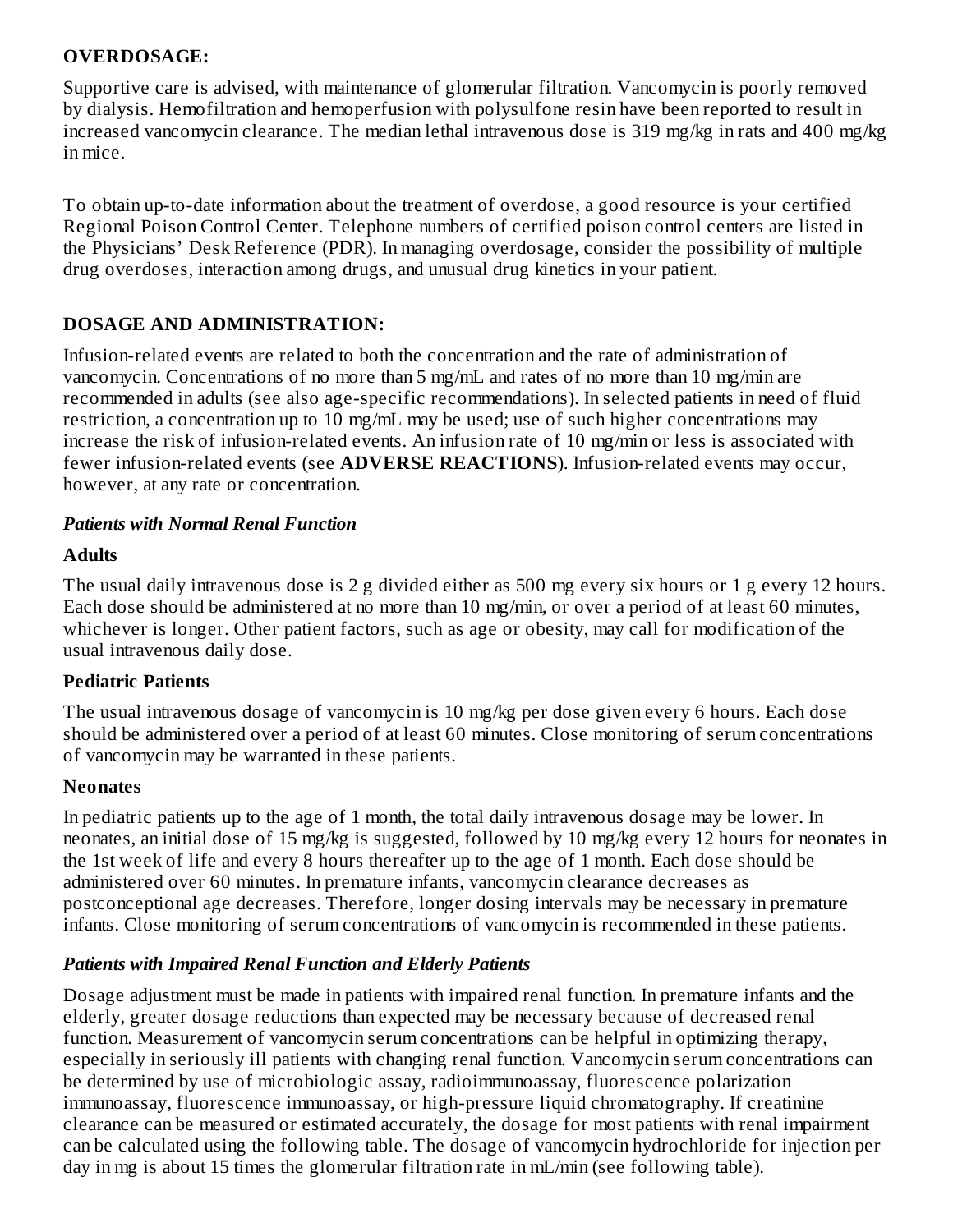| DOSAGE TABLE FOR VANCOMYCIN IN PATIENTS WITH IMPAIRED RENAL<br><b>FUNCTION</b> (Adapted from Moellering et al. <sup>1</sup> ) |            |  |  |  |
|-------------------------------------------------------------------------------------------------------------------------------|------------|--|--|--|
| <b>Vancomycin Dose</b><br><b>Creatinine</b>                                                                                   |            |  |  |  |
| <b>Clearance</b>                                                                                                              | $mg/24$ hr |  |  |  |
| mL/min                                                                                                                        |            |  |  |  |
| 100                                                                                                                           | 1,545      |  |  |  |
| 90                                                                                                                            | 1,390      |  |  |  |
| 80                                                                                                                            | 1,235      |  |  |  |
| 70                                                                                                                            | 1,080      |  |  |  |
| 60                                                                                                                            | 925        |  |  |  |
| 50                                                                                                                            | 770        |  |  |  |
| 40                                                                                                                            | 620        |  |  |  |
| 30                                                                                                                            | 465        |  |  |  |
| 20                                                                                                                            | 310        |  |  |  |
| 10                                                                                                                            | 155        |  |  |  |

The initial dose should be no less than 15 mg/kg, even in patients with mild to moderate renal insufficiency. The table is not valid for functionally anephric patients. For such patients, an initial dose of 15 mg/kg of body weight should be given to achieve prompt therapeutic serum concentrations. The dose required to maintain stable concentrations is 1.9 mg/kg/24 hr. In patients with marked renal impairment, it may be more convenient to give maintenance doses of 250 to 1,000 mg once every several days rather than administering the drug on a daily basis. In anuria, a dose of 1,000 mg every 7 to 10 days has been recommended.

When only serum creatinine is known, the following formula (based on sex, weight and age of the patient) may be used to calculate creatinine clearance. Calculated creatinine clearances (mL/min) are only estimates. The creatinine clearance should be measured promptly.

| Men: | [Weight $(kg)$ x $(140 - age$ in years]] |
|------|------------------------------------------|
|      | 72 x serum creatinine                    |
|      | concentration $(mg/dL)$                  |
|      | Women: 0.85 x above value                |

The serum creatinine must represent a steady state of renal function. Otherwise, the estimated value for creatinine clearance is not valid. Such a calculated clearance is an overestimate of actual clearance in patients with conditions: (1) characterized by decreasing renal function, such as shock, severe heart failure, or oliguria; (2) in which a normal relationship between muscle mass and total body weight is not present, such as in obese patients or those with liver disease, edema, or ascites; and (3) accompanied by debilitation, malnutrition, or inactivity. The safety and efficacy of vancomycin administration by the intrathecal (intralumbar or intraventricular) routes have not been established.

Intermittent infusion is the recommended method of administration.

#### *Compatibility with Other Drugs and Intravenous Fluids*

The following diluents are physically and chemically compatible (with 4 g/L vancomycin hydrochloride):

5% Dextrose Injection, USP

5% Dextrose Injection and 0.9% Sodium Chloride Injection, USP

Lactated Ringer's Injection, USP

5% Dextrose and Lactated Ringer's Injection, USP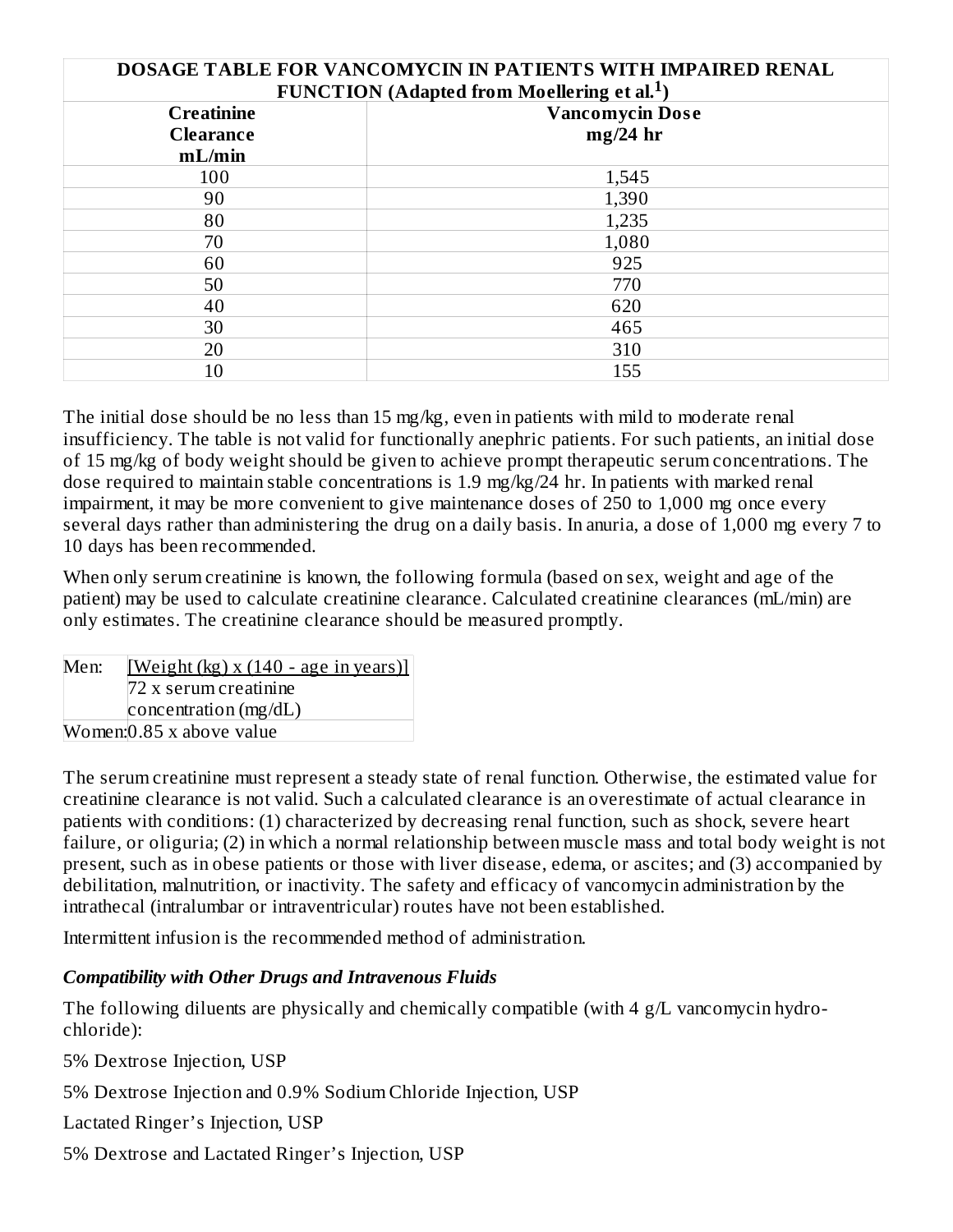$\text{Norm}$ sol $^\circledR$ -M and 5% Dextrose Injection, USP

0.9% Sodium Chloride Injection, USP

Isolyte ${}^{\circledR}$  E

Good professional practice suggests that compounded admixtures should be administered as soon after preparation as is feasible.

Vancomycin solution has a low pH and may cause physical instability of other compounds.

## *Preparation and Stability*

At the time of use, reconstitute the vials of Vancomycin Hydrochloride for Injection, USP with Sterile Water for Injection to a concentration of 50 mg of vancomycin/mL (see following table for volume of diluent).

| Concentration/Vial Volume of Diluent |       |
|--------------------------------------|-------|
| 750 mg                               | 15 mL |

After reconstitution, the vials may be stored in a refrigerator for 14 days without significant loss of potency.

Reconstituted solutions of vancomycin (750 mg/15 mL) must be further diluted in at least 150 mL of a suitable infusion solution. The desired dose diluted in this manner should be administered by intermittent intravenous infusion over a period of at least 60 minutes.

## *Compatibility with Intravenous Fluids*

Solutions that are diluted with 5% Dextrose Injection or 0.9% Sodium Chloride Injection may be stored in a refrigerator for 14 days without significant loss of potency. Solutions that are diluted with the following infusion fluids may be stored in a refrigerator for 96 hours:

5% Dextrose Injection and 0.9% Sodium Chloride Injection, USP

Lactated Ringer's Injection, USP

Lactated Ringer's and 5% Dextrose Injection, USP

 $\text{Normsol}^{\circledR}\text{-}\text{M}$  and 5% Dextrose Injection, USP

Isolyte ${}^{\circledR}$  E

Acetated Ringer's Injection

Vancomycin solution has a low pH and may cause chemical or physical instability when it is mixed with other compounds.

Mixtures of solutions of vancomycin and beta-lactam antibiotics have been shown to be physically incompatible. The likelihood of precipitation increases with higher concentrations of vancomycin. It is recommended to adequately flush the intravenous lines between the administration of these antibiotics. It is also recommended to dilute solutions of vancomycin to 5 mg/mL or less.

Although intravitreal injection is not an approved route of administration for vancomycin, precipitation has been reported after intravitreal injection of vancomycin and ceftazidime for endophthalmitis using different syringes and needles. The precipitates dissolved gradually, with complete clearing of the vitreous cavity over two months and with improvement of visual acuity.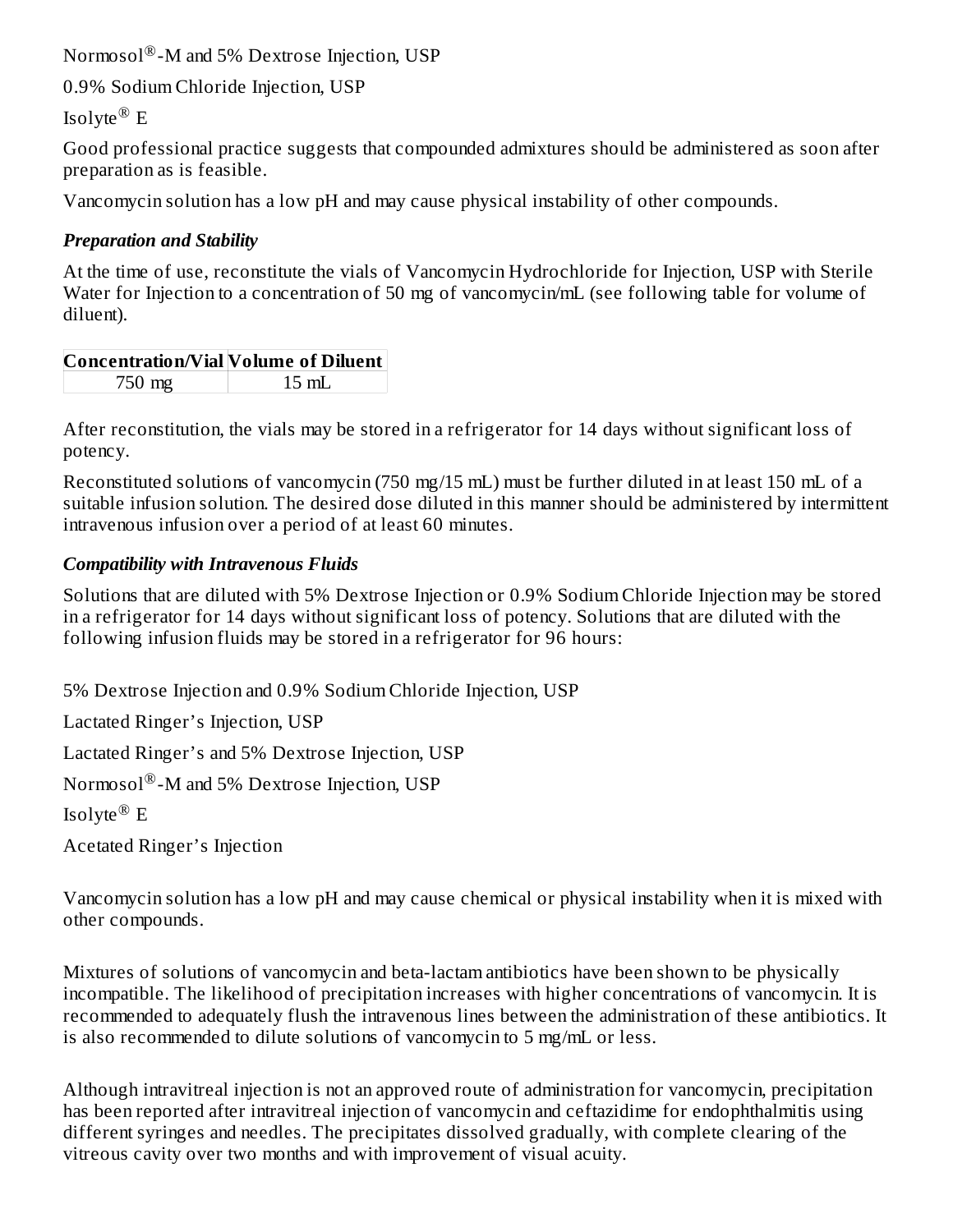Parenteral drug products should be visually inspected for particulate matter and discoloration prior to administration, whenever solution and container permit.

### *For Oral Administration*

Oral vancomycin is used in treating antibiotic-associated pseudomembranous colitis caused by *C. difficile* and for staphylococcal enterocolitis. Vancomycin is not effective by the oral route for other types of infections. The usual adult total daily dosage is 500 mg to 2 g given in 3 or 4 divided doses for 7 to 10 days. The total daily dose in children is 40 mg/kg of body weight in 3 or 4 divided doses for 7 to 10 days. The total daily dosage should not exceed 2 g. The appropriate dose may be diluted in 1 oz of water and given to the patient to drink. Common flavoring syrups may be added to the solution to improve the taste for oral administration. The diluted solution may be administered via a nasogastric tube.

## **HOW SUPPLIED/STORAGE AND HANDLING:**

Vancomycin Hydrochloride for Injection, USP, supplied as follows:

| <b>Product Code</b> | Unit of Sale                     | Strength                                                      | Each             |
|---------------------|----------------------------------|---------------------------------------------------------------|------------------|
| PRX330020           | NDC 63323-203-26<br>Unit of $10$ | Vancomycin<br>hydrochloride equivalent<br>to $750$ milligrams | NDC 63323-203-41 |
|                     |                                  | vancomycin per vial                                           |                  |

Store at 20° to 25°C (68° to 77°F) [see USP Controlled Room Temperature].

The container closure is not made with natural rubber latex.

# **ANIMAL PHARMACOLOGY:**

In animal studies, hypotension and bradycardia occurred in dogs receiving an intravenous infusion of vancomycin hydrochloride, 25 mg/kg, at a concentration of 25 mg/mL and an infusion rate of 13.3 mL/min.

### **REFERENCES:**

1. Moellering RC, Krogstad DJ, Greenblatt DJ: Vancomycin therapy in patients with impaired renal function: A nomogram for dosage. *Ann Inter Med* 1981; 94:343.

The brand names mentioned in this document are the trademarks of their respective owners/companies.

PREMIERProRx $^{\circledR}$  is a registered trademark of Premier Healthcare Alliance, L.P., used under license.

Manufactured by:

# **Fres enius Kabi**

Lake Zurich, IL 60047

www.fresenius-kabi.com/us

451565A Revised: February 2019

**PREMIERProRx®** 

#### **PACKAGE LABEL – PRINCIPAL DISPLAY – Vancomycin Hydrochloride 750 mg Vial Label** NDC 63323-203-41 **Vancomycin**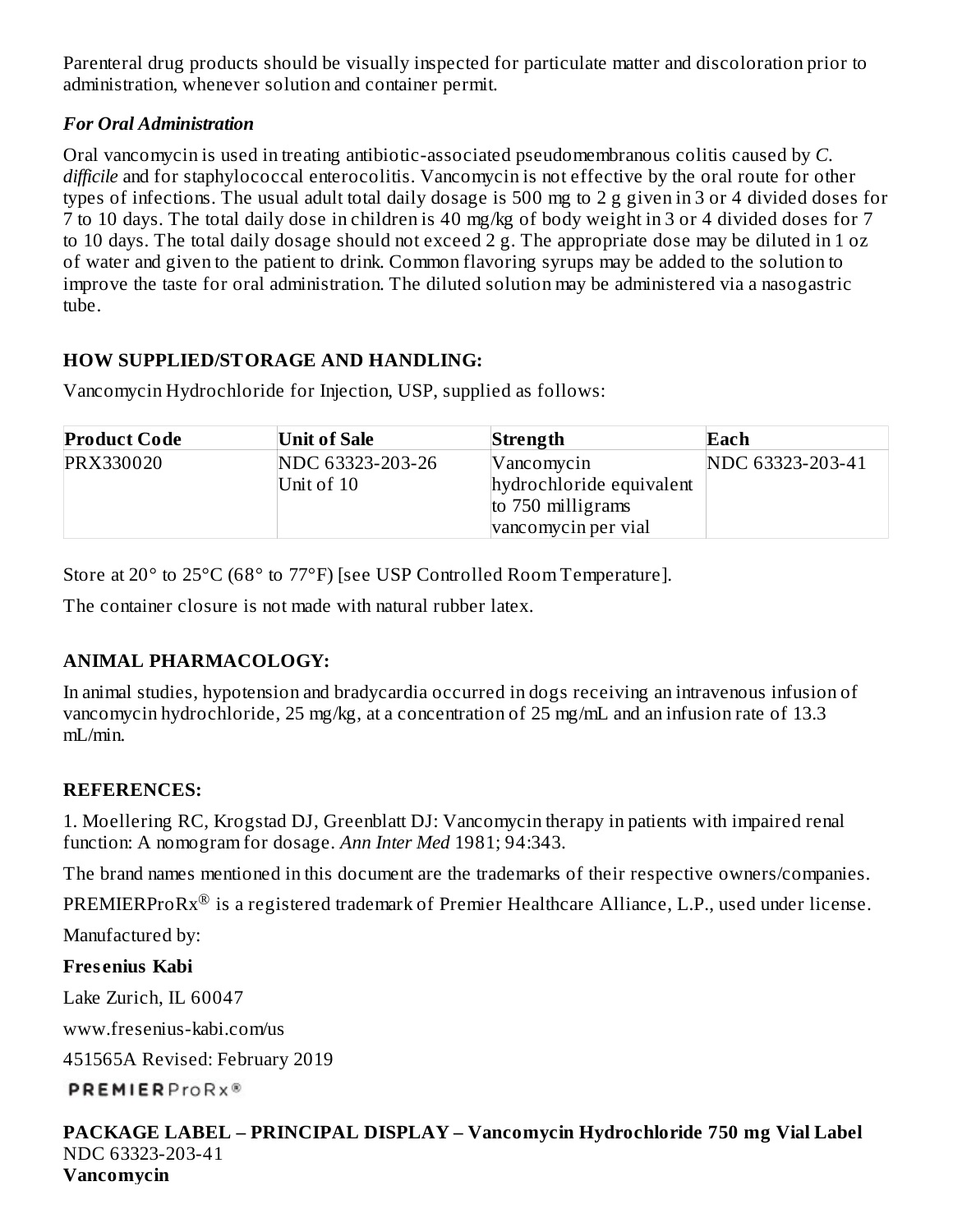### **Hydrochloride**

for Injection, USP

**750 mg\* per vial**

For intravenous use.

**MUST BE FURTHER DILUTED BEFORE USE. Pres ervative free.** Rx only

| NDC 63323-203-41                                       |            |
|--------------------------------------------------------|------------|
| <b>Vancomycin</b>                                      |            |
| <b>Hydrochloride</b>                                   | ProRx      |
| for Injection, USP                                     |            |
| 750 mg<br>per vial                                     | Œ<br>PREMI |
| For intravenous use.<br><b>MUST BE FURTHER DILUTED</b> |            |
| <b>BEFORE USE.</b><br>Preservative free.               | Rx only    |

**PACKAGE LABEL – PRINCIPAL DISPLAY – Vancomycin Hydrochloride 750 mg Vial Tray Label** NDC 63323-203-26 **Vancomycin Hydrochloride** for Injection, USP

**750 mg\* per vial**

For intravenous use.

**MUST BE FURTHER DILUTED BEFORE USE. Pres ervative free. 10 x Vials** Rx only